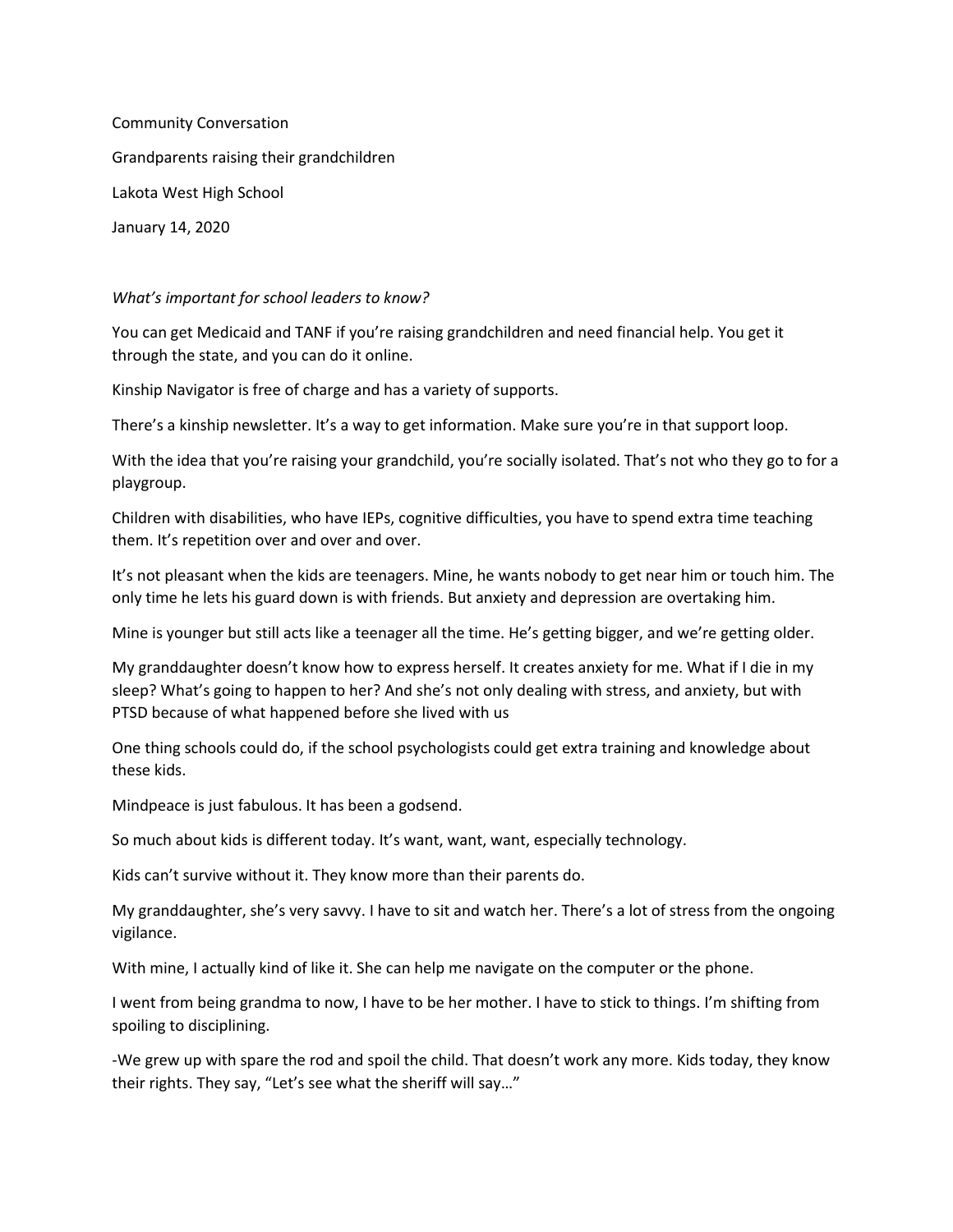We come from a background where you really have to work at inserting yourself into their life.

If I ever had talked to my father or mother like that, I wouldn't be sitting here.

You have to find the right way to nudge them, to try to get them to the right path.

There's a lack of respect for teachers and society. And the language – I'm shocked at what I'm hearing. Even the girls.

When I was growing up you respected your elders even if they didn't deserve it. Now you have to earn it.

Our kids are really good. We take them to church so they're around good people all the time.

There are anger issues, and elder abuse. Our grandson was starting to get physical in his anger. The counselor said call the police. She said they'll just talk to him the first time, and that's often enough.

## *What are the schools doing that's been helpful?*

The teachers, their assistants – their compassion. They're very good at communicating. That has been the biggest support.

They know the situation, that you're the one with custody.

You get a sense from Lakota that's genuine caring. They give a damn. They care.

The IEP was very helpful. It gave us data and support. The training for how to access school records

was very helpful.

The teachers, when they're starting a new semester, there's a lot of emails with a lot of information on what's to be expected for the students.

The counseling. We get help from Children's Hospital.

Ours is from Community First.

For counseling services, each school goes through its own selection process as to what provider there will be. They ask about what insurance they take when they select a provider.

## *What would be helpful for the schools to do?*

A way for grandparents to network…maybe a closed Facebook page.

Meetings are difficult. They're hard to get to.

I'm in a couple of grandparent support groups and they're a godsend.

I found everything I found on my own. The district didn't help -- and I work for the district